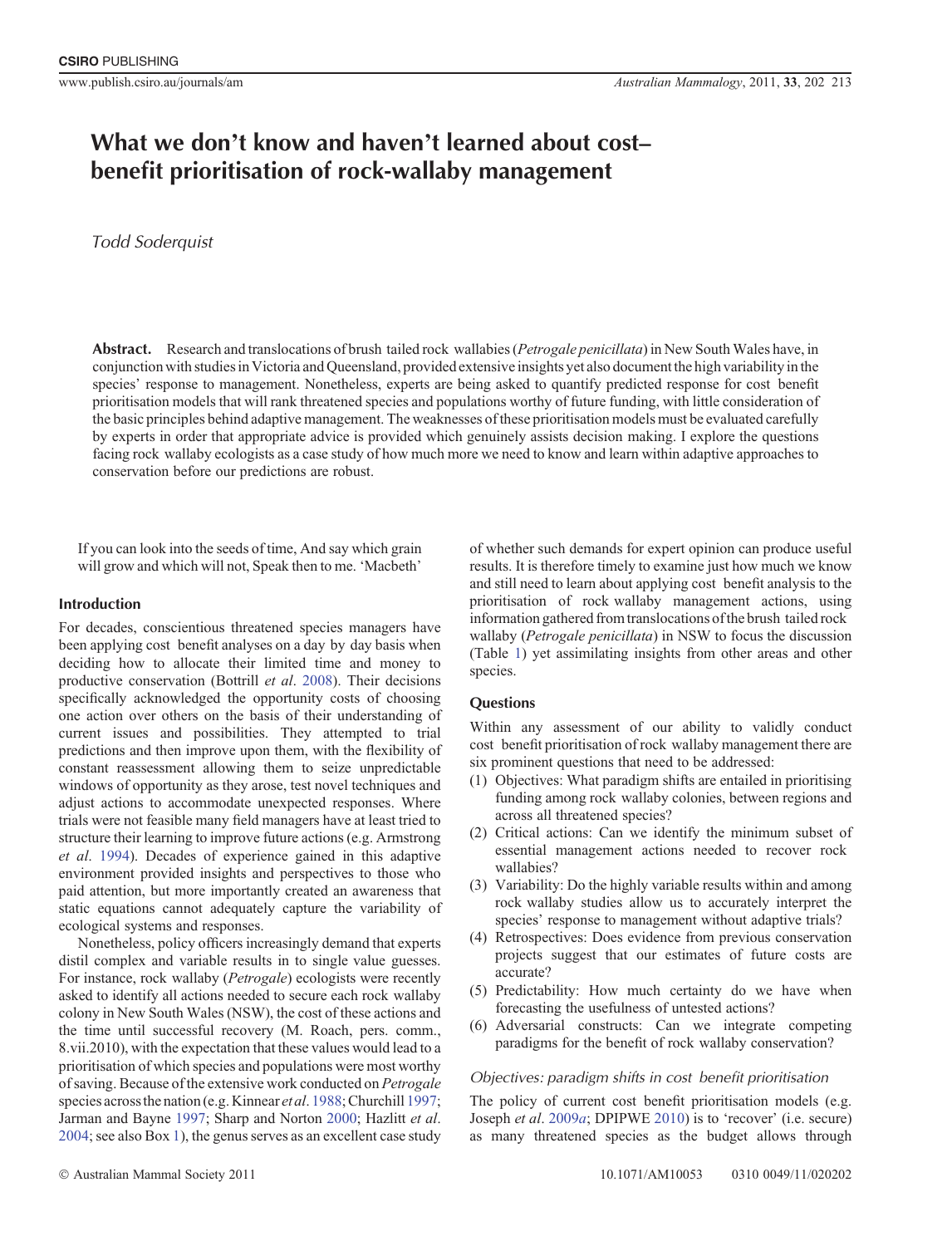#### **Box 1. Results of translocations of brush-tailed rock-wallabies in NSW**

In NSW, brush-tailed rock-wallaby (BTRW) colonies have been 'blinking out' across the landscape for decades (Lunney *et al*. [1997\)](#page-10-0). In the absence of threat abatement, many colonies have collapsed to very small numbers and become isolated (DECC [2008\)](#page-9-0). Under the project 'Pulling Rock-wallabies from an Extinction Vortex', the NSW Brush-tailed Rock-wallaby Recovery Team have been supplementing key colonies, while also undertaking logistically feasible threat abatement, with the aims of raising reproductive output and restoring these colonies to viability. Data presented below are derived from eight supplementations (between 2001 and 2010) of colonies in the south (Shoalhaven, Taralga and Jenolan Caves) and west (Warrumbungles) of the species' range in NSW (Table [1](#page-2-0)). The outcomes of these supplementations have been monitored via remote camera surveillance, postrelease retrapping and radio-tracking, the latter for at least one year after release. In the longer term, persistence of individuals at release sites as well as reproductive success will be determined by DNA analyses of faecal pellets. Detailed methods and results pertaining to these releases will be reported elsewhere. Results of these translocations to date have been highly variable and this variability is summarised below along with brief comparisons with studies of other rock-wallaby species where feasible. The *a priori* prediction of BTRW response in the NSW Vortex release is followed by an assessment of whether the observed results were consistent with the prediction (Yes No Variable) and then further explanation. The sample size at the Warrumbungles was much larger than elsewhere (Table [1](#page-2-0)) but the conclusions presented here are consistent among the release sites. (A) Captive-bred BTRWs will quickly switch to a typical wild diet and maintain body condition. **Yes** Vortex BTRWs rapidly adopted a typical diet (e.g. within 36 h) and maintained health. This is consistent with other translocated rock-wallaby species, e.g. *P. xanthopus* (Lapidge [2000\)](#page-10-0). (B) Provision of free water is essential to acclimatise captive-bred BTRWs during transition to the wild. **No** Where provided, free water was not in high demand. Need for free water is likely to vary between species and with habitat parameters at the release site such as temperature, quality of refuges and the availability of browse (e.g. Lapidge [2001](#page-10-0)). (C) Groups socialised together before release maintain post-release contact. **No** Presocialised BTRWs did not associate with individuals from their group any more than with individuals from other groups or native resident BTRWs. The influence of prerelease socialisation in other studies is uncertain (e.g. Lapidge [2001](#page-10-0); DSE [2008\)](#page-9-0). (D) Released BTRWs will quickly insert themselves into the colony site among the native residents. **Yes** Released BTRWs commenced interacting socially with resident animals shortly after release (within 24 h), and most set up stable home ranges adjacent to, and overlapping, those of native residents. Most other rock-wallaby translocations are not comparable as they have been reintroductions into empty habitat. (E) Sending females out with small pouch young speeds recruitment into the population. **No** All females released with small pouch young (<21 days) lost them within 6 weeks. However, four out of five replaced lost pouch young with new pouch young immediately. Lapidge ([2001\)](#page-10-0) found that female *P. xanthopus* carrying similar-sized pouch young retained them after release. (F) Refuge choice and predator avoidance of captive-bred BTRWs will be inferior to 'street-wise' native residents. **Variable** Many captive-bred BTRWs chose poor refuges and were lost to predation in the first two months. Refuge choice did improve with time since release, although relapses into poor habits were frequent. (G) 'Hardening' of captive-bred BTRWs in predator-free natural habitat before release will improve survival and habitat choice. **Variable** Hardened captive-bred BTRWs showed improved refuge choice and survival. However, BTRW released directly from captivity concurrently with the hardened animals as a 'control' also suffered no predation. (H) The presence of native BTRWs will 'anchor' released BTRWs to good habitat. **Variable** Approximately one-third of captive-bred BTRWs promptly initiated long-distance (>600 m) exploratory movements. The remaining two-thirds of released animals settled quickly into home ranges near their release point (<300 m) and established stable home ranges. (I) We can consistently control fox densities. **Variable** Although an intensive predator-control program is part of all Vortex releases, foxes could not be consistently controlled. Control success varies unpredictably over time, and among sites. This high variability and lack of predictability is consistent with other studies (e.g. Kinnear *et al*. [2010;](#page-10-0) Lapidge [2001;](#page-10-0) Taggart *et al*. [2010\)](#page-11-0). (J) Survival of BTRWs released under intensive threat abatement will be high (>70%). **Variable** Survival of Vortex BTRWs was highly variable among release sites as well as at the same site through time (Table [1](#page-2-0)). (K) Mortality will be mainly due to predators, exotic and natural. **Variable** Predation was the most significant cause of mortality of released BTRWs. However, a significant number of deaths occurred as a result of factors that are difficult to predict or control (e.g. accidents and injuries). This is consistent with other studies (e.g. Short [2009](#page-11-0); Taggart *et al*. [2010\)](#page-11-0). (L) The impact of native predators will be low. **Variable** Wedge-tailed eagles (*Aquila audax*) were observed hunting BTRWs and at least one death is attributed to eagle predation. Eagles have been implicated in the deaths of other rock-wallaby species (e.g. Lapidge [2001\)](#page-10-0). Photographic evidence suggests that a large diamond python (*Morelia spilota*) may have taken three out of four pouch young that disappeared around the time of permanent pouch emergence at a Vortex release site. (M) Age or sex will strongly influence survival. **No** There were no differences in the survival of Vortex BTRWs based on age or sex. Age, mass or condition at time of release did not significantly affect shortterm survival after release for *P. xanthopus* (Lapidge [2001\)](#page-10-0). Short *et al*. [\(1992\)](#page-11-0) found that survival of male macropods after reintroduction was often higher than for females. (N) Age or sex will strongly influence initial movements and home-range stability in a consistent pattern. **Variable** Movement patterns were highly variable with no consistent pattern across age or sex. (O) Dispersal away from good habitat will be rare. **Variable** Not counting the immediate post-release movements described in (H), other long-distance dispersal events occurred months after release, generally by youngermale animals. Long-distance movements of released rock-wallabies have also been observedin other rock-wallaby species (e.g. Lapidge [2001](#page-10-0)). (P) BTRWs will demonstrate strong refuge fidelity. **No** Radio-tracking indicated that both native resident and released BTRWs have stable home ranges but low fidelity to refuge sites. Conversely, studies of BTRWs in northern NSW and south-east Queensland indicate very strong refuge fidelity by established individuals (Jarman and Bayne [1997;](#page-9-0) Hazlitt *et al*. [2004,](#page-9-0) [2010\)](#page-9-0). (Q) Newly translocated males will become satellites until they can achieve dominance in a colony. **Variable** Some male Vortex BTRWs initially set up a stable home range, but then later, often several months after release, made long-distance movements as described in (O). In Vortex colonies where captive-bred males have been released and there are no resident males present (Shoalhaven and Taralga colonies), males remain at the release site and successfully sire multiple young with resident females.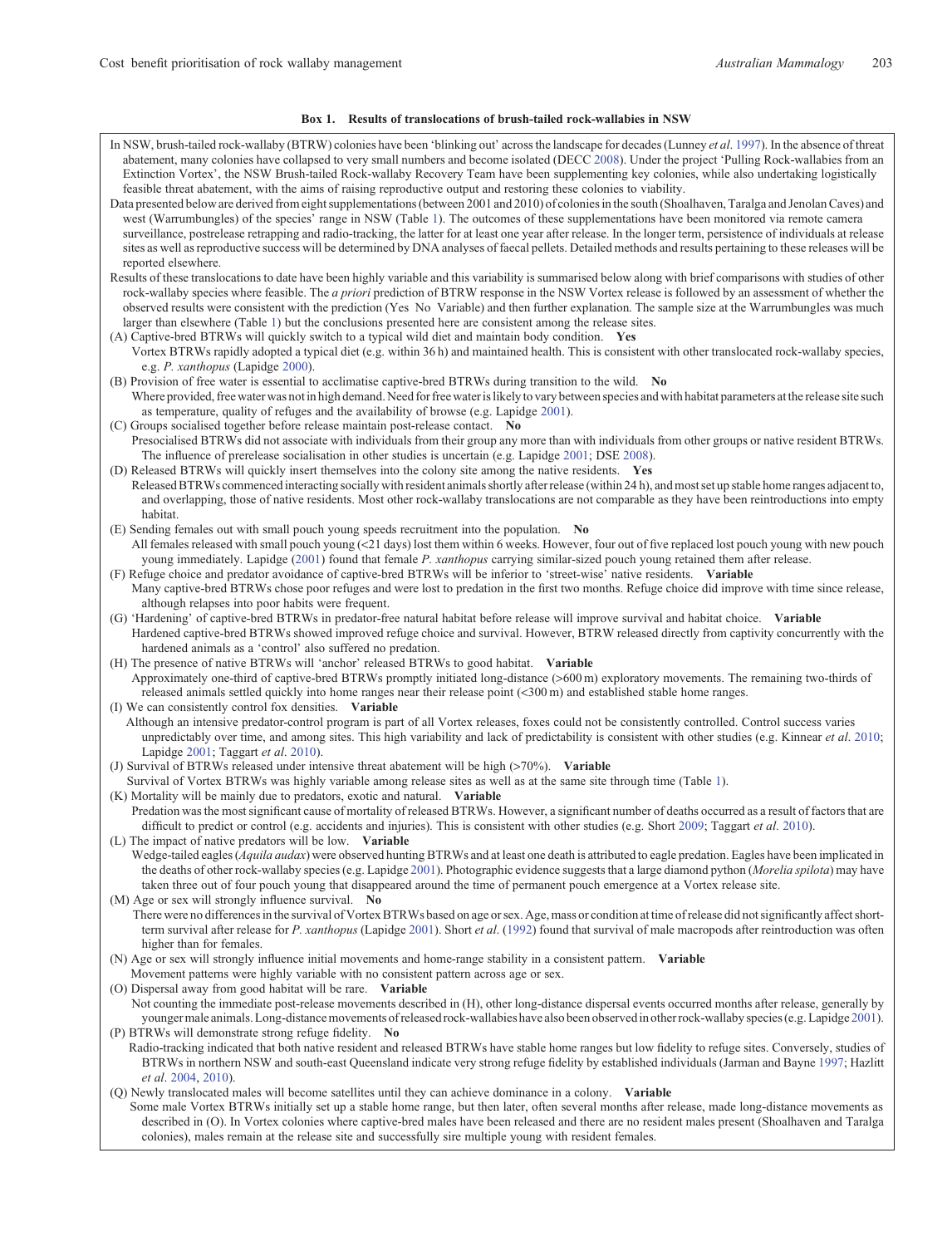#### **Table 1. Historical and current translocations of brush-tailed rock-wallabies to the wild in New South Wales**

<span id="page-2-0"></span>Most of the following translocations were releases into a resident colony of brush-tailed rock-wallabies (BTRWs) in order to increase its viability. The initial Wombeyan release was a reintroduction to empty habitat. Releases considered as part of the Vortex program are those from the 2001 Taralga release onward. Most of the data pertaining to these releases are unpublished except for the early Jenolan Caves and Wombeyan Caves releases (Buchan [1997;](#page-8-0) Eldridge *et al*. [2004](#page-9-0))

| Release site               | Provenance of released BTRW                                         | Release<br>date | Number<br>released | Survival %<br>(first 2 months) | Survival %<br>(to Dec. $2010$ ) | Reproduction |
|----------------------------|---------------------------------------------------------------------|-----------------|--------------------|--------------------------------|---------------------------------|--------------|
| Wombeyan Caves             | Wild-caught, Jenolan Caves                                          | Feb. 1980       | 2M, 2F             | unknown                        | $\theta$                        | Successful   |
| Wombeyan Caves             | Wild-caught, Jenolan Caves                                          | Jan. 1981       | 6 animals          | unknown                        | $\Omega$                        | Successful   |
| Jenolan Caves              | Wild-caught, Wombeyan Caves                                         | Sep. 1995       | 1F                 | 100                            | $\Omega$                        | Successful   |
| Jenolan Caves              | Wild-caught, Winmalee                                               | Nov. 1997       | 1F                 | 100                            | $\Omega$                        | Uncertain    |
| Taralga                    | Captive-bred, ex-Kawau origin <sup>A</sup>                          | Feb. 2001       | 2M                 | 50                             | $\Omega$                        | Successful   |
| Kangaroo River, Shoalhaven | Wild-caught, Jenolan Caves                                          | Sep. 2008       | 1M                 | 100                            | 100                             | Successful   |
| Kellets Creek, Shoalhaven  | Captive-bred, NSW program <sup>15</sup>                             | Feb. 2009       | 2F                 | 50                             | 50                              | Successful   |
| Square Top, Warrumbungles  | Captive-bred, ex-Kawau origin <sup>A</sup>                          | Apr. 2009       | 6M, 17F            | 43                             | 33                              | Successful   |
| Kellets Creek, Shoalhaven  | Captive-bred, NSW program <sup>15</sup>                             | Oct. 2009       | 2F                 | 100                            | 100                             | Successful   |
| Square Top, Warrumbungles  | Captive-bred, ex-Kawau <sup>A</sup> and<br>NSW program <sup>B</sup> | Feb. 2010       | 3M, 4F             | 100                            | 86                              | Too early    |
| Jenolan Caves              | Captive-bred, NSW program <sup>B</sup>                              | Nov. 2010       | 1M, 2F             | 100                            | 100                             | Too early    |

ABTRWs identified as ex-Kawau origin are derived from repatriations of BTRW (in the 1960s, 1970s and in 2003) to Australia after original releases to Kawau Island, New Zealand in the early 1870s (see Eldridge *et al.* [2001](#page-9-0)). BBTRWS identified as part of the NSW recovery program, from wild-caught founders trapped from animals are animals that have been bred as part of the NSW

colonies across the range of the Central ESU.

implementing all actions identified as essential. Other species lower on the priority list therefore receive no funding from the process, with the recognition that they will continue their decline towards extinction unless alternative resources are found. This policy is not the only approach (e.g. Walker [1992;](#page-11-0) Pressey and Taffs [2001](#page-10-0); Restani and Marzluff [2002](#page-10-0); Biodiversity Decline Working Group [2005;](#page-8-0) Cipollini *et al.* [2005;](#page-9-0) Marsh *et al*. [2007](#page-10-0); McCarthy *et al*. [2008;](#page-10-0) DECCW [2010;](#page-9-0) Howes *et al*. [2010](#page-9-0); Carwardine *et al*. [2011;](#page-9-0) Clements *et al*. [2011](#page-9-0); Colyvan *et al*. [2011;](#page-9-0) DERM 2011; Greyling and Bennett [2011](#page-9-0)); it is merely one untested version of 'conservation triage.' In contrast, many experienced threatened species managers practise a different paradigm: they seek individual actions that are particularly cost effective in stabilising or recovering those species that can be most efficiently influenced. For decades they have incorporated the recent advice of Possingham *et al*. ([2002\)](#page-10-0): 'to minimise overall species loss, we should allocate resources to recovery actions such that the marginal rate of increase in viability is equalised across all threatened species'. In some instances particular actions are pursued on the basis that a relatively inexpensive or low intensity manipulation may prevent a species from tipping over the edge into an irretrievable decline (e.g. Clements *et al*. [2011](#page-9-0); Keene and Pullin [2011](#page-10-0)). The approach is iterative, with lessons from early trials and constant re evaluation used to further increase the cost effectiveness of their decisions. Proponents of current prioritisation models dismiss this selective paradigm as inefficient (e.g. DPIPWE [2010](#page-9-0)) and, in truth, it can be so if conducted without transparent predictions, monitored outcomes and documented decision points that allow gradual improvement. However, conscientious application of the selective paradigm is the heart of adaptive management. By tracking opportunities and results, managers can constantly rebalance the best use of their resources in preventing extinction, even if full recovery is not achieved.

However, the objective of 'recovery' is not the goal of current prioritisation models and liberal use of the word in documentation is misleading (see Carey and Burgman [2008](#page-8-0)). Fine print in the Methods (which may or may not be made clear to the public and Senior Managers) aims only to 'secure' the species in what is typically a single remnant population (Joseph *et al*. [2009](#page-9-0)*a*; DPIPWE [2010\)](#page-9-0). Experts are asked to guess what level of management is required such that one viable population will remain for decades or centuries (cf. Traill *et al*. [2010\)](#page-11-0). The ambiguity of this objective needs to be explained to many experts and policy officers who do not consciously differentiate recovery from stability from persistence (Fig. [1\)](#page-3-0). On this continuum, the aim of prioritisation is therefore the lowest level of persistence. By having a long term one population objective for all species a level playing field is supposedly established that permits equivalent cost benefit calculations across hundreds of species. Experts may choose to increase the number of populations (e.g. to conserve genetic diversity) yet must keep in mind that a competition is explicitly created among participants to minimise management costs so as to formulate a 'wager'that gives a species the best chance to win the funding battle. If one expert costs persistence of a formerly landscape species as being a single fenced population, then it gains a competitive advantage over any more ardent interpretation for another species. While most proponents of prioritisation bemoan the shortage of explicit objectives in threatened species management, the ambiguity of the current prioritisation objective can be equally misleading and detrimental within decision theory (Maguire [1986](#page-10-0); Carey and Burgman [2008](#page-8-0)).

Under this model the range of options to 'secure' brush tailed rock wallabies in NSW is enormous. An expert could easily defend the belief that one small population, carefully protected, could persist for centuries given that we have empirical evidence of rock wallabies surviving 8000 years under an effective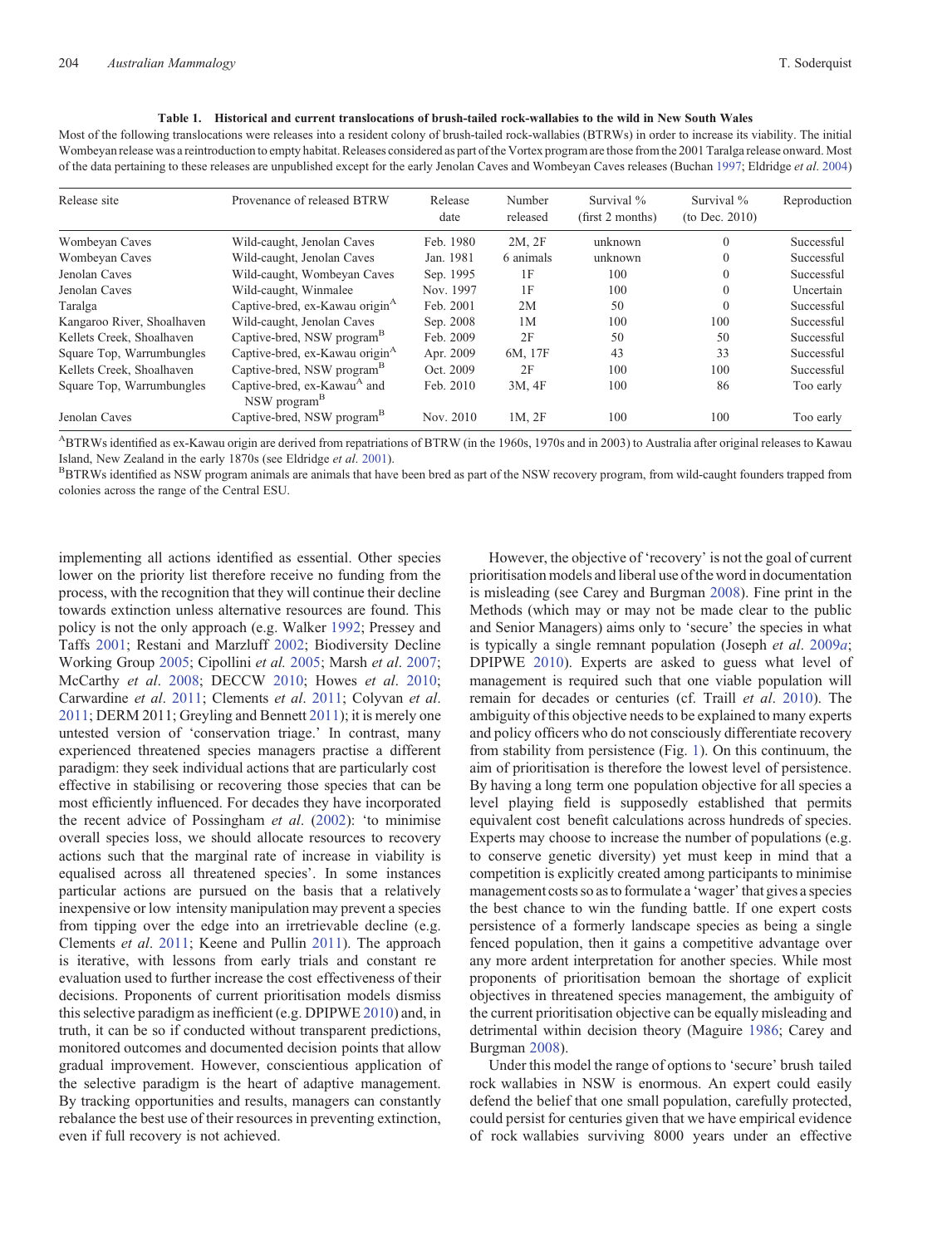

Fig. 1. A diagrammatic representation of differing outcomes for threatened species 'recovery'. When comparing champagne to cheddar to chalk in cost benefit analysis one needs to know what is on the plate, and the concepts of this diagram proved surprisingly novel to experts and policy officers developing a recent prioritisation model (pers. obs.).

population size of 15 breeding animals (Eldridge et al. 1999). Were the expert more cautious, two geographically separated populations would provide greater safety from catastrophic events. Or, the expert could use IUCN Red List criteria to defend the long term security of six populations, each  $\sim$ 200 animals, which technically allows for delisting of the species (IUCN 2010). Given that brush tailed rock wallabies are a landscape species formerly distributed over most rocky outcrops (e.g. Short and Milkovits 1990; Lunney et al. 1997; DECC 2008; Murray et al. 2008) the expert might prefer to attempt broader protection of a large population (Clements et al. 2011) by managing the entire Northern Evolutionarily Significant Unit (ESU: sensu Moritz 1994), while accepting the loss of biological diversity as colonies of the Southern and Central ESU gradually go extinct. Or, the expert might risk a dangerously high prioritisation wager by opting to protect multiple populations across all NSW, thus retaining a representative proportion of the very diverse and localised genetics (Hazlitt et al. 2006a, 2006b, 2010; Piggott et al. 2006). Experts are thus recruited as *de facto* promoters for a

species and must gauge their bets in light of potential manipulation of the game (e.g. Hammond *et al.* 2000). Similar imprecision in targets is often found outside quantified prioritisation models, but these targets provide adaptive guidelines rather than a competitive gamble leading to a potentially solidified consignment to the dust bin (see below).

## Critical actions: all actions are equal, but some are more equal than others

Cost benefit models assume that an expert knows the response of a species to site specific management actions and can select the appropriate suite of actions that are critical to securing a population. If the proposed actions have been repeatedly trialled then this assumption may be met. Typically, though, managers struggle on a month by month basis to adjust or even invent cost effective techniques that will work using field data, scientific knowledge and intuition. Although intuition has been criticised as a guide to daily cost benefit analyses (e.g. Joseph et al. 2009b), it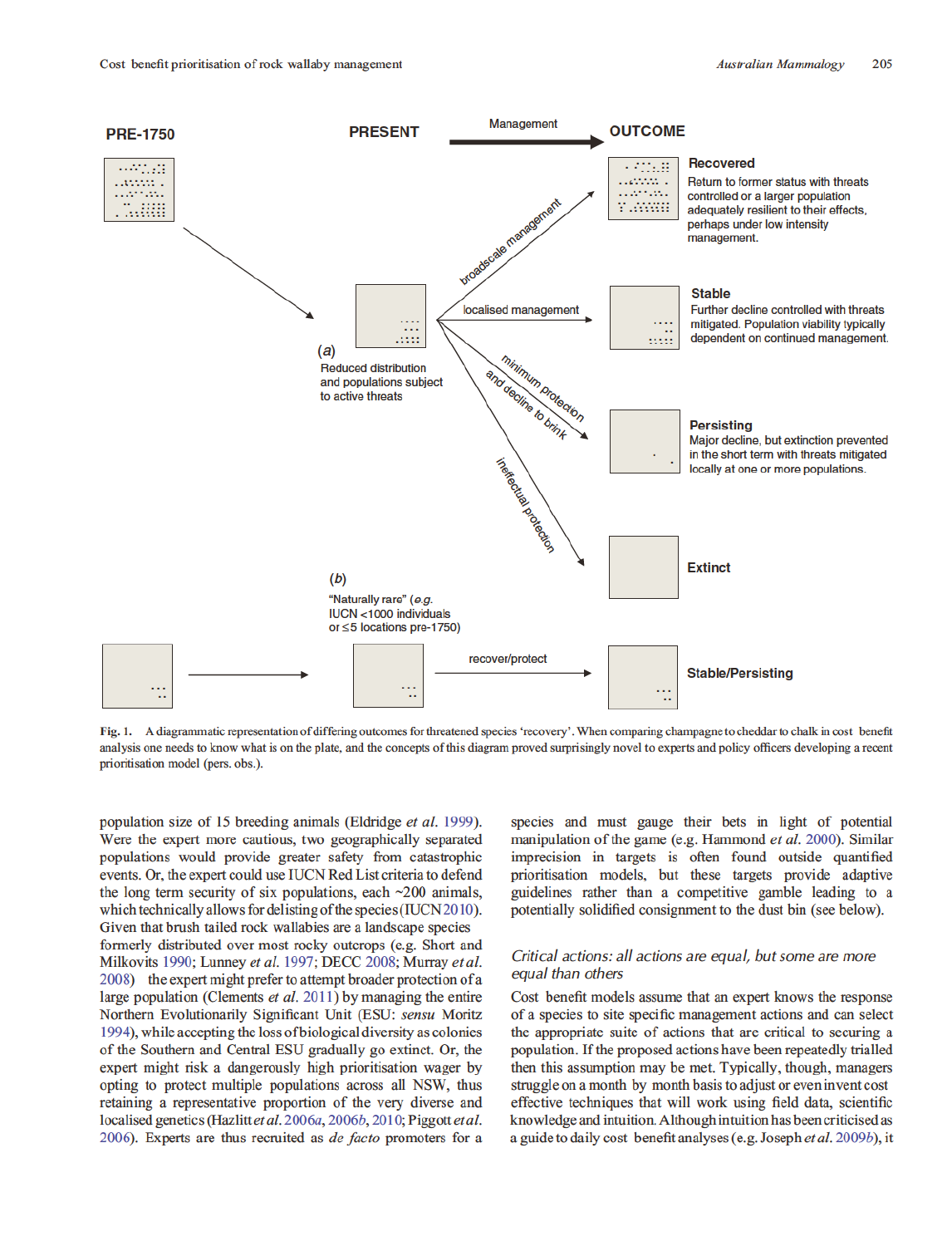is equally obvious that expert guesses about prioritisation actions will typically be based on intuition in the absence of reliable inference (Bottrill *et al*. [2011](#page-8-0)). Often managers using the same baseline data simply disagree on interpretation and without field trials are unlikely to resolve the truth (McDonald Madden *et al*. [2010\)](#page-10-0). This dilemma is exacerbated by a poor understanding of the relative importance and impact of the threats themselves, much less the method, intensity and chronology of threat abatement on a site specific basis. In fact, we often do not even know what threats we are faced with until a species collapses (e.g. Groom[2010\)](#page-9-0). Adding to this complexity, trying to predict actions that will ensure the long term security of a species under climate change raises the stakes for experts lacking primary data (Keith *et al*. [2008](#page-10-0); Conroy *et al*. [2011\)](#page-9-0). By assuming that an expert workshop can somehow identify all actions necessary by which to select or reject species, the prioritisation model becomes the antithesis of adaptive management.

The choice of actions in a poorly understood system will be biased if questionable dogma provides the main guidance. Brush tailed rock wallabies are a case in point. A decade ago most ecologists in south eastern Australia believed that control of red foxes (*Vulpes vulpes*) around rock wallaby colonies would be relatively easy and remarkably effective based on results from Western Australia (Kinnear *et al*. [1988](#page-10-0), [2010\)](#page-10-0). However, subsequent application of this approach in NSW has yielded anything but the expected explosion in brush tailed rock wallaby populations (NPWS [2003](#page-10-0); DECC [2008](#page-9-0)). A dozen potential reasons for this discrepancy have been informally discussed among rock wallaby ecologists (e.g. see papers in this issue) yet no explanation has proven consistent or convincing in clarifying the inferior response in eastern Australia. The consensus to date has been that successful fox control is dependent on variable, uncertain and unpredictable local conditions that are very difficult to quantify adequately (e.g. Greentree *et al*. [2000\)](#page-9-0). The crucial point in this issue is that if a prioritisation had been conducted a decade ago, experts would have confidently relied on relatively cheap fox control in their cost benefit predictions, and thus inappropriately escalated the rock wallaby's priority ranking.

With these issues in mind, what indications do we have that expert workshops are currently able to choose a useful list of 'essential' actions for the prioritisation wager, and exclude all those that are not really needed? If experts are able to filter actions then presumably we would have recovered 'easy'species long ago after thoughtfully assessing potential actions and implementing those required. Or perhaps not. During one threatened species prioritisation, modellers deduced from their final list that 'many high ranking species are at risk from a single threat such as habitat modification, and occupy small areas which are easiest to protect. They tend to be less well known, which may be why these easy to secure species have not already been recovered' (DPIPWE [2010](#page-9-0)). This begs the question as to why experts needed the stimulus of a prioritisation process to realise that recovery for some species is easy. If they were unable to recognise critical actions before, it becomes imperative to understand why their awareness so suddenly improved. (It must be understood that securing a single population under prioritisation definitions may be very different to previous objectives of stabilising and genuinely recovering these 'easy' species.)

Choosing exactly which actions are the most important out of a wide selection is also apparently fraught. The Tasmanian modellers warn against implementing single actions rather than the entire suite selected by experts, stating that an all or nothing approach is required. They add that their'experts found it difficult to estimate relative importance of actions' among those they had chosen as essential to recovery. With this in mind, it is left unclear as to how these same experts were able to accurately identify the critical actions from the many potential ones available. In some instances the division between essential and useless may well be clear, but logically one must question how this can be so for all species, or even most given that chosen actions are usually untested (... or they would have recovered the species previously).

#### *Variability: garbage in interpretations out?*

To estimate a species' response to management one first needs accurate information and then hopes the results are not so highly variable that they confound interpretation (cf. Ujvari *et al*. [2011](#page-11-0)). Such dependable datasets are atypical yet modellers often expect experts to have information readily at hand that is easily interpretable. For instance, in one of the most widely applauded prioritisations of threatened species, Joseph *et al*. [\(2009](#page-9-0)*a*) conclude that 'if there is enough data to list the species on threatened species lists, then there should be enough data to rank management projects with project prioritisation protocol'. This view is wrong. Data regarding a species' decline, on which listing is largely based (IUCN [2010](#page-9-0)), rarely elucidate the variability among known and unknown threats, nor indicate specific recovery actions, nor their cost, nor their implementation regime, nor their anticipated success, nor their long term benefit (e.g. Possingham *et al*. [2002\)](#page-10-0). Variability in site specific responses further impedes expert opinion (Chauvenet *et al*. [2010](#page-9-0)), and this hurdle should not be dismissed blithely.

Knowledge needed to predict the response of rock wallabies to management is being painstakingly gathered (e.g. Kinnear *et al*. [2010](#page-10-0); Taggart *et al*. [2010](#page-11-0); Tuft [2010](#page-11-0); Murray *et al*. [2011](#page-10-0); and papers in this issue), but is proving anything but simple to interpret. Dogmatic pronouncements on the ecology of rock wallabies from past decades are often wrong or at least highly variable. For instance, Short ([1982\)](#page-11-0) concluded that brush tailed rock wallabies invariably used north facing slopes and that other habitats are apparently unsuitable. This became dogma among most rock wallaby ecologists for two decades even though it ignored general knowledge that the species had been formerly distributed across the landscape, on numerous types of habitat, facing all aspects. The flexibility of brush tailed rock wallabies is frequently exhibited within the Northern ESU of the species (e.g. Bayne [1994](#page-8-0); Murray *et al*. [2008](#page-10-0)), and even the Central ESU still demonstrates the ability to thrive on aspects other than north (e.g. Kutzner and Dodd [1996](#page-10-0); NPWS [2003](#page-10-0); DECC [2008](#page-9-0)). Such variability can strongly influence the input to the prioritisation models if, for instance, it leads to misinterpretation of carrying capacity or diverts attention from otherwise healthy colony sites that are deemed to be suboptimal.

If the observed results of management actions are highly variable, then predictions will be equally uncertain. Our attempts to predict species' response during recent studies of the brush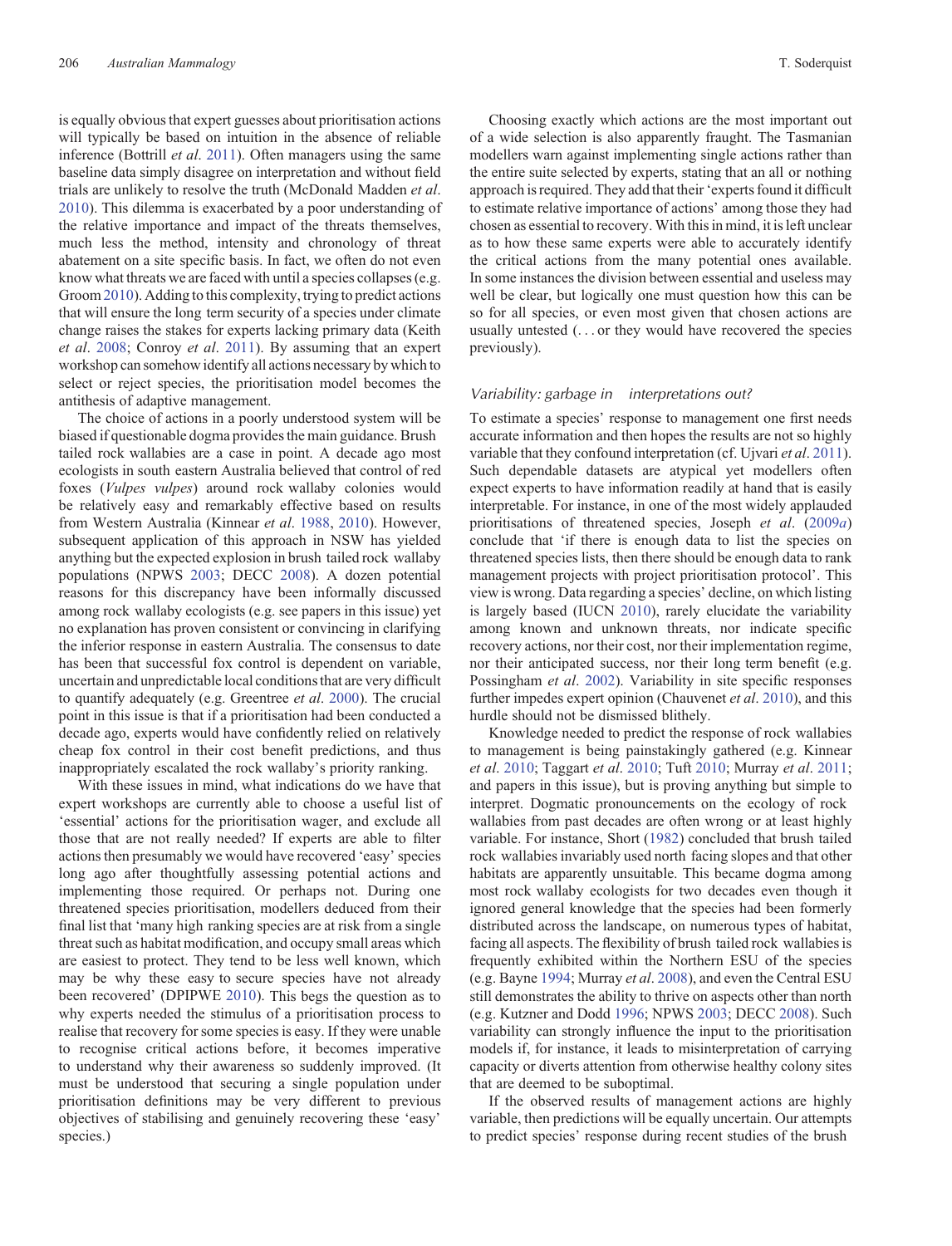tailed rock wallaby in NSW are a case in point. Management of the Warrumbungle rock wallaby population first tried goat control then added fox control then intensified both in an effort to stabilise the declining population. Only after those actions proved inadequate by themselves did we seriously consider supplementing remnant colonies as the next most cost effective action to re establish viable numbers capable of sustaining occasional predation. Translocation of rock wallabies would not have been considered at the outset and the costing would have been unpredictable anyway. If, by the time we decided it was needed, translocation was shown elsewhere to be a consistently successful technique then our monitoring of this particular project would have been costed far below the level it needed as a novel technique. There was no way of predicting these wide divergences in cost ahead of time. Other results from the initial years of translocation research in NSW have proven equally variable (see Box [1\)](#page-9-0) such that it is very difficult to anticipate how a poorly known population might respond to management in any given year, much less over decades.

Conscientious managers are able to use variability to guide conservation actions if they have flexibility to react to unanticipated responses. Uncertainty is an inherent part of daily improvements in management. In some instances uncertainty may not greatly influence a result (Nicholson and Possingham [2007](#page-10-0)); in others it is critical (Gillespie *et al*. [2011;](#page-9-0) McDonald Madden *et al*. [2011\)](#page-10-0). However, high variability can be the bane of prioritisation wagers because one cannot precisely estimate the parameters that dictate funding allocation among species. Hypothetical trend lines of potential response (e.g. Possingham *et al*. [2002](#page-10-0); Fig. [1](#page-3-0)) provide only a generalised illustration of what might be subsequently determined by field trials (McDonald Madden *et al*. [2010\)](#page-10-0). As prioritisation is currently conducted, most policy officers expect an expertto submit a single value for what she knows to be capricious, in an equation that comprises other equally uncertain values. Attempts to determine and control for this known uncertainty have been limited and therefore influence these guesses only slightly (e.g. Burgman [2005](#page-8-0)).

## *Retrospectives: we so rarely get project costs right*

The human pretension to the status of expert tends to discourage retrospective enlightenment. Nonetheless, any examination of past threatened species programs repeatedly demonstrates that managers are rarely capable of predicting project costs accurately due to the complex nature of ecological systems and responses (e.g. Brashares [2010\)](#page-8-0). Even supposedly simple costing of fox control can prove inaccurate by an order of magnitude when expert assumptions on localised fox response prove faulty (with, for instance, an unanticipated mouse plague causing indifference to fox baits during the initial months of our recent Warrumbungle study). If careful monitoring of fox numbers is neglected due to an assumed response and a desire to keep the prioritisation wager low, then a rock wallaby colony might be severely depleted before problems are detected and more expensive control techniques applied (e.g. Groom [2010\)](#page-9-0).

Thorough sensitivity testing of cost estimates might adequately examine their influence on the initial model, but it would be better to use rigorous techniques to determine the impact of guesses concurrent with eliciting them (e.g. Burgman [2005;](#page-8-0) Speirs Bridge *et al*. [2010](#page-11-0)). No prioritisation has attempted this to date yet 'a management decision that assumes that probabilities and utilities are exact, when in fact they are uncertain, can result in management outcomes with unexpected or undesirable results' (Regan *et al*. [2005\)](#page-10-0).Transmitting the relevance of this uncertainty to busy Senior Managers will be a challenge for policy officers who are directed to simply provide a prescriptive list of the Top 10 species... especially given that frequently policy officers themselves prefer simple answers without caveats (Briggs [2006](#page-8-0)).

In order to adaptively improve our management, transparent program costs are essential (Bottrill *et al*. [2008;](#page-8-0) Rumpff *et al*. [2011](#page-10-0)). Prioritisation models provide some transparency on estimated costs (Szabo *et al*. [2009](#page-11-0)), but the simplicity of the process tends to reduce the usefulness of these expert guesses down to single values. A full explanation of anticipated costs, plus their uncertainty, is far more informative both now and in any future reassessment. Transparency is thus a readily available benefit that could be achieved outside of formal prioritisation modelling simply by applying appropriate organisational policies and decision theory. Demanding a complex and potentially counterproductive process may not be the most cost effective way to achieve this particular goal.

The argument that prioritisation models give the public an overall cost for threatened species recovery is fallacious. Because the models used to date are designed to typically 'secure' only one population of each species, the total cost being calculated is a misleadingly small proportion of the recovery effort that the public expects, or at least believes to be happening. Great care needs to be taken in presenting the model and costs so that once the public learn the true level of the 'recovery' being announced by the government, there is not a backlash against the whole process.

In order to determine whether the expert guesses were accurate to begin with, the projects that are selected will need to be given a reasonable chance to prove themselves under a guaranteed budget. The response of most species must be anticipated to be slow, in some instances even protracted affairs lasting decades, and any attempt at revising ranks and budget allocation must take this delay into account. Interpreting whether stochastic events, such as fire or drought, have influenced population response will add further complexity when judging whether a species should be 'exempt' from yearly reranking of priorities on the basis of new information.

Continuous, adaptive revision of the prioritisation ranks is a commendable notion that will be difficult to apply in reality. Managers will be faced with an inherently defective choice if a program needs to be escalated: (1) the species is allocated more funds than the original prioritisation ranking assumed, thus being inequitable to those species not selected, or (2) the program is maintained at levels now known to be inadequate, or (3) the species is dropped, potentially before much is learned from the initial investment. Alternatively, a subset of species on the budgetary margin will shuffle in and out of funding, which is likely to be detrimental to both the species and fieldworkers. If the prioritisation process expressly allows for increasing the budget after a species wins selection, then game theory indicates that an expert should devise a minimal project that will out compete others, thereafter expanding it as necessary (e.g. Hammond *et al*.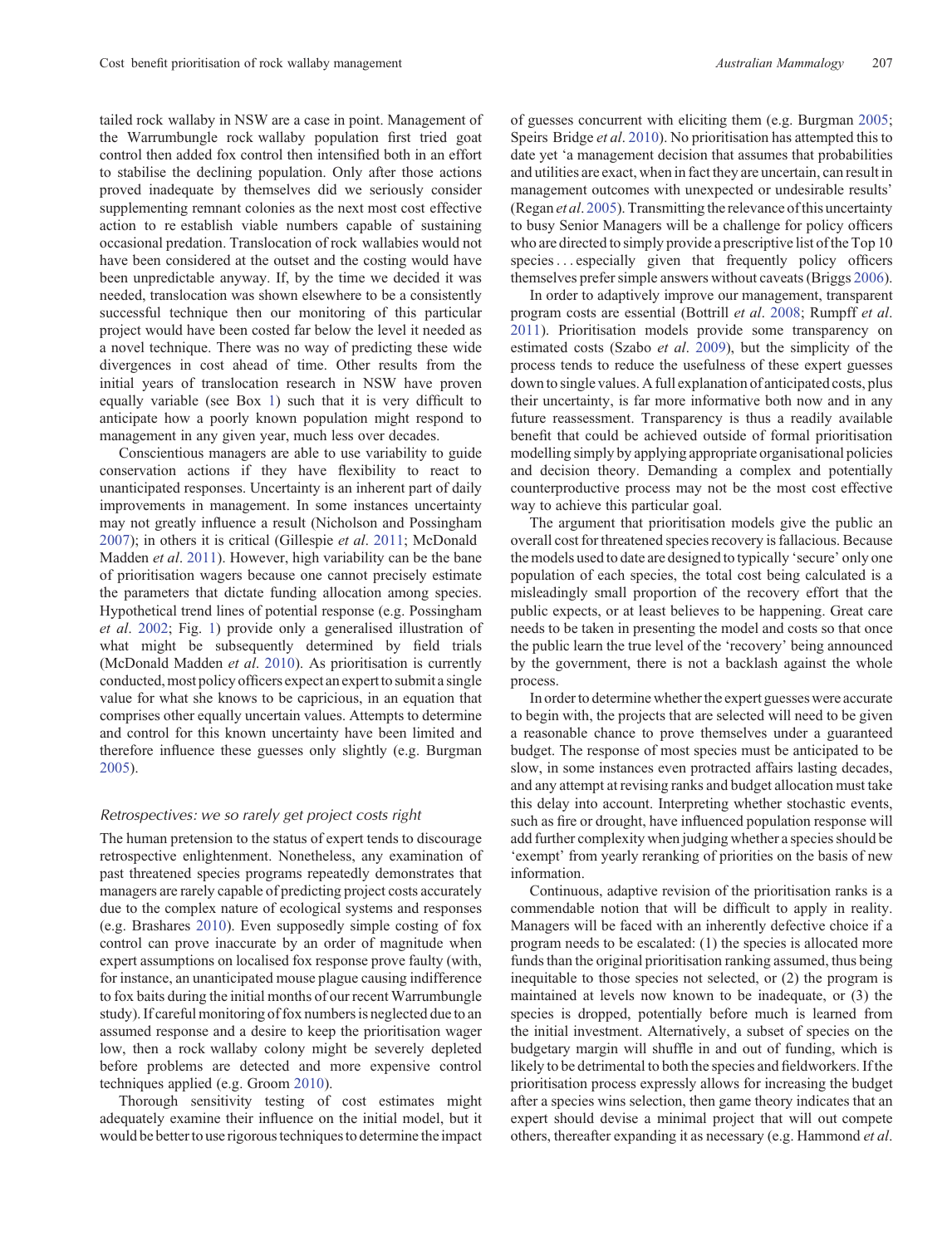[2000\)](#page-9-0). Game theory also warns of the human propensity to fall for the 'Concorde fallacy', wherein funding of a cost blowout is judged necessary in light of past investment, helping ensure that a species once anointed remains so (with anticipated delays in population response providing legitimate support to faulty logic). Furthermore, governments will find it difficult to withdraw a species from funding once public promises of 'recovery' have been announced and community groups brought on board to assist. Under these influences, iterative re evaluation of rank as each new datum becomes available will become unrealistic, and adaptive management thus further diminished. While these kinds of issues influence all threatened species management, it is important to realise that the ranking and selection within the prioritisation process makes it particularly vulnerable by inadvertently locking in decisions, for better or worse.

#### *Predictability: if you can look into the seeds of time*

As with cost, retrospective assessments of the benefit of proposed actions demonstrate a disappointing inability of experts to predict their success (e.g. Short *et al*. [1992](#page-11-0); Boersma *et al*. [2001\)](#page-8-0). In many instances threatened species managers are applying techniques that have variable responses (as noted above) or are breaking new ground with novel, and thus largely unpredictable, actions. Participants who state with certainty how a population will respond are demonstrating an 'insufficient humility about what we do not know'(Freudenburg [1999](#page-9-0)) and are in danger of playing the role of a 'Dunning Kruger expert' (see Kruger and Dunning [1999\)](#page-10-0). This is exacerbated if the acceptable level of expertise is low. For example, in a recent prioritisation attempt it was explained by model developers 'that it is not necessary for the expert to know everything there is to know about a species just someone who knows basic details about the species is enough'.

As with cost estimates, most prioritisation models allow experts to record their level of confidence about presumed benefits. But then this uncertainty is rarely exploited for insights. Marsh *et al*. [\(2007](#page-10-0)) are frank about their use of confidence estimates: 'although these rankings are not incorporated in the final species rankings, they help overcome the reluctance of technical experts to score in the face of uncertainty ...'. They also believe the confidence scores can be used to explore limitations and flag problems, but once the technical experts have provided answers and been dismissed, the model's advocates must engender candid internal criticism and clearly transmit concerns to policy makers. Self criticism in bureaucracies, especially of a product that has been sold by optimistic promises, is notoriously challenging (Hobbs [2009](#page-9-0); Szabo *et al*. [2009\)](#page-11-0).

Cautionary tales abound (albeit seldom published: Armstrong *et al*. [2007;](#page-8-0) Hobbs [2009](#page-9-0)) where self assured predictions of species recovery have proven misguided. For instance, after congratulating ourselves on the rapid, almost monotonic recovery and eventual delisting of the brush tailed bettong (*Bettongia penicillata*) following two decades of fox control, the species had to be relisted as 'Critically Endangered' when monitored populations crashed almost simultaneously during the first half of the last decade. 'The subsequent decline could not have been predicted, given previous knowledge or, in fact, given recent knowledge of the species biology, ecology and threats' (Groom [2010\)](#page-9-0). Therefore, any wager made for this species would not have

contemplated a crash of the magnitude realised. Speculative hypotheses to explain the causes are being examined in an adaptive manner (Wayne [2008](#page-11-0)), the expense of which would probably remove the species from any prioritisation listing.

Similarly, Rumpff *et al*. [\(2011](#page-10-0)) 'found that updated models [derived from field trials] predict markedly different transition probabilities compared with initial models based on expert opinion. This has strong implications for the apparent cost efficiency of restoration strategies'. Their adaptive approach can improve these erroneous guesses, and the rectified actions can, in theory, be reranked for effectiveness, but the material point for cost benefit prioritisation is that a decision to provide funding to some species and not others would have already been decided using an inexpert wager. Measuring uncertainty does not solve problems surrounding the application of faulty single value predictions, it just makes us more aware of the breadth of issues, fine tunes our reliance on rankings and helps experts focus on the fact that a Guess  $\times$  Guess  $\times$  Guess  $\neq$  Truth.

Assessing the validity of predictions will be difficult under the prioritisation models as they are currently framed. The all or nothing policy of implementing actions will have to be carefully reconsidered once the species wins prioritisation because implementing multiple actions concurrently hinders elucidation of which actions are effective, and which ones are not. Progressive trials and structured learning would provide better tests by parsing the response. However, if adaptive interventions are adopted as the standard then the expert would be wise to wager only the minimum subset of actions required to start and add others as knowledge grew that they were clearly essential, thus increasing the likelihood of that species being selected for funding.

To achieve cost efficiency, the current prioritisation process focuses solely on managed populations and does not encourage the monitoring of controls to determine whether intervention was as useful as assumed by experts: adding a costly adaptive monitoring component to the wager will risk rejection of the species. Indeed, because the population 'most likely to survive' will typically be the one chosen to receive cost effective funding (Chauvenet *et al*. [2010\)](#page-9-0), there will be an inherent bias in any subsequent attempts to comparatively evaluate the true benefit of the 'essential' actions (Ferraro and Pattanayak [2006\)](#page-9-0). By failing to carefully monitor the supposedly 'supernumerary' populations we will not even learn much from our inaction (McDonald Madden *et al*. [2008,](#page-10-0) [2010\)](#page-10-0).

The issue goes much deeper due to a perverse outcome inherent in the objective of securing only one viable population. We might hope for at least one small benefit from watching the gradual disappearance of those populations labelled as supernumerary, namely a demonstration that our expert predictions about securing one population were accurate. However, threat intensity will diverge rapidly between chosen and neglected populations if land developers are able to claim (rightfully?) that their harming of a non essential population can no longer be considered 'significant' under legislation that previously constrained the eradication of threatened species and their habitats. Quiet discussions like this are already occurring in NSW even while prioritisation is just an empty framework. Therefore, persistence of managed populations will not be suitable evidence of our predictive ability if the only comparison is to now unprotected populations whose habitat has been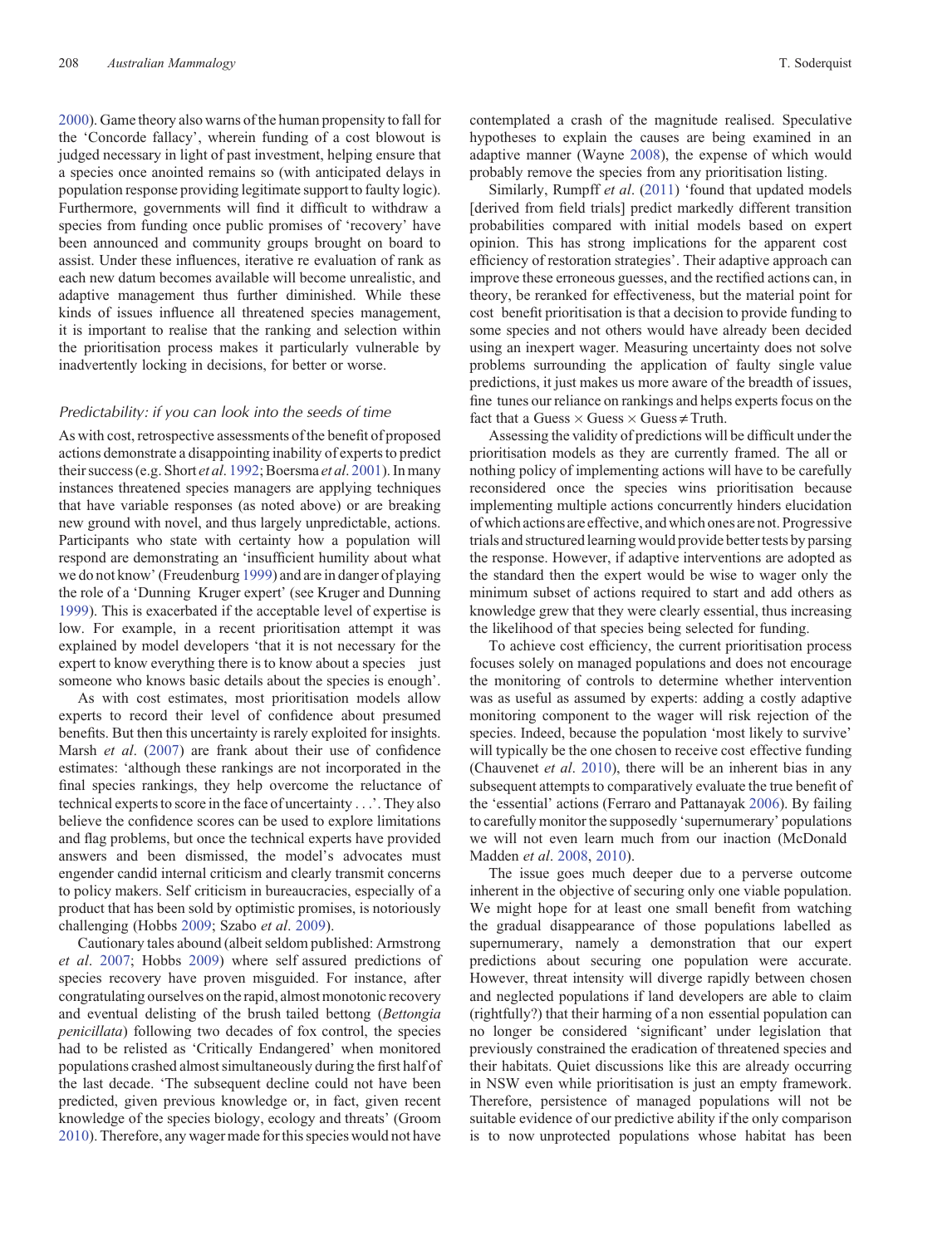degraded to an unknown degree by human infrastructure, logging, mining and agricultural expansion.

# *Adversarial constructs: in the land of the blind, the one-eyed man is*... *well, ignored actually*

No single approach to recovering threatened species can hold a mandate over all others if we are to improve our recovery efforts; we must incorporate as much value as we can from different paradigms in a broader view of the problem. If we dismiss new ideas and criticisms of them then perspectives are lost and the process will flounder.

Unfortunately, there seems a surprising lack of dialogue, or at least attention to the dialogue, among the entrenched partisans in this debate. The one eyed critic may not be king, but untested models require input from detractors as well as the converted flock if only to improve the final product. When threatened species prioritisation was initially proposed, two experienced ecologists (including T. S.) dared to criticise the concept, to which the proponent responded that 'as with most ill considered notes that are written in a state of grumpiness, they are best ignored [and] none of their points actually make sense ...'. When opposing views are ignored, then regardless of which side wins or loses the debate, everyone loses.

All sides will agree on two of three levels in this discussion. The first is that a more structured approach to management is needed with transparent, documented testing of predictions and collection of evidence (Sutherland *et al*. [2004\)](#page-11-0). Continued advances in adaptive management (e.g. Howes *et al*. [2010;](#page-9-0) McDonald Madden *et al*. [2010](#page-10-0); Keith *et al*. [2011](#page-10-0)) could go a long way towards achieving the goal as the technique is effectively a form of iterative benefit assessment where cost can be readily incorporated as one parameter (Rumpff *et al*. [2011](#page-10-0)).

The second agreement that most parties would enter into is that cost benefit decisions need to play a main role in strategic allocation of funding. The geographic scale of implementation might remain open to debate ranging from worldwide models (e.g. Wilson *et al*. [2006\)](#page-11-0) to geopolitically realistic national boundaries, to state or regional levels (e.g. catchment management authority). As scales retract the quality of knowledge held by local experts typically increases (e.g. Murray *et al*. [2009,](#page-10-0) [2011](#page-10-0)) and conscientious professionals try to balance their own cost benefit decisions at various scales depending on the species. When individuals make biased decisions on cost effectiveness it is typically not a problem of scale, but rather one of personality, professionalism, peer review and supervision, much of which is solvable on an organisational scale.

It is the third level of the debate wherein lies the rub. Once prioritisation is couched in terms of a winner take all scenario, both adaptive management and flexible cost benefit analyses are in danger of being marginalised. It is at this level where faith in gradual model improvement is not enough; a process must be developed in advance of implementation that clearly accounts for the numerous logical faults and conflicts identified in prioritisation models as currently proposed. Consensus should be reached on the model itself even before input data are collected if only to guide experts as they formulate difficult guesses. Furthermore, 'implementers of new procedures... need to explicitly build trust between groups' (Szabo *et al*. [2009](#page-11-0)),

otherwise experts with concerns will be excluded and the only data feeding the model will derive from those with less humility.

Apologists for cost benefit prioritisation as the dominant paradigm controlling future funding note that if a species does not get ranked high enough for selection then there may be other buckets that Senior Managers can use to fund iconic species, or those important to conservation efforts by local communities, or projects that can engender outside resources and volunteers. These non market currencies represent the many other costs and benefits that conservation decisions entail. They might hypothetically be quantified within the prioritisation process, but if basic calculations like field costs and ecological benefits are confounded then conceiving of sensible ways to incorporate these more abstract values will be difficult indeed. Thus, the olive branch of multiple buckets is a return to the intuitive judgements that cost benefit models were promulgated to cure, although potentially facilitating a wider perspective on the alternative funding.

One interesting response to alternative funding that I observed is that simply having a potential for other buckets has silenced many critics. They may begrudge providing guesses to what they consider a flawed model, but assume that they will thereafter go on with business as usual. This attitude should concern all sides of the debate as the collective goal is to demonstrably improve conservation. Conscientious managers are rarely 'uncomfortable with the notion of taking a business like approach to conservation'(Possingham and Shea [1999](#page-10-0)); they do it day by day. While some managers'might be reluctant to let factors other than biology dictate their conservation priorities', most professionals do not need to be told that 'as soon as priority setting leaves the ivory tower, a host of real world concerns, including the costs of conservation actions, must be considered' (Naidoo *et al*. [2006](#page-10-0)). What is uncomfortable to professionals is providing dubious input to weak models that will be used prescriptively without careful attention to the inherent uncertainty. Seeking a consensus on how the prioritisation model can be improved will help re engage all partners in the process regardless of whether other buckets remain available.

Rock wallaby professionals may be able to use their detailed awareness of opportunities and costs to ensure that prioritisation modelling is not detrimental to conservation while at the same time gaining perspectives on how to improve their own daily cost benefit decisions (Joseph *et al*. [2008\)](#page-9-0). Any model that leads participants to contemplate alternatives in a structured fashion can be of value, helping to refocus tunnel visioned attention to certain species and guide politically motivated preferences. However, the blind acceptance of simple equations in an attempt to channel complexity will rarely facilitate insights. Criticism is critical. Unfortunately, it will be difficult for professionals to influence bureaucratic processes if agency policy is to 'support and reward staff who develop and implement the new procedures' (Szabo *et al*. [2009\)](#page-11-0). If the faithful on all sides remain comfortably blind to other views of reality, the one eyed critic has nothing to offer and will continue to be ignored.

## **Conclusions**

At times public or political pressures have weighted management decisions towards species or actions that were not the most cost effective pursuits (e.g. Miller *et al*. [2002](#page-10-0); Restani and Marzluff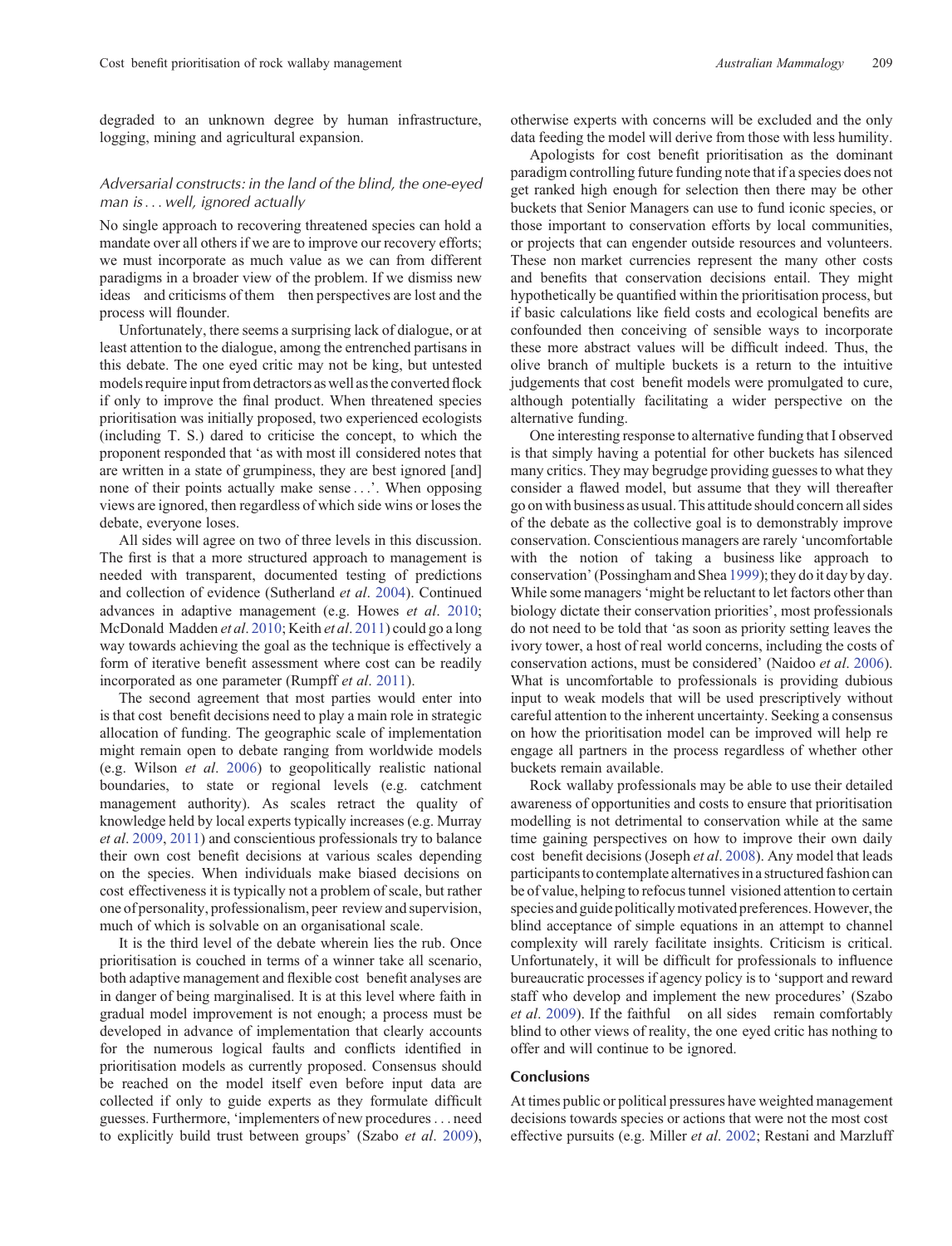<span id="page-8-0"></span>[2002;](#page-10-0) DECC [2007](#page-9-0)). Some threatened species managers have been guilty of losing perspective regarding their pet projects, with no STOP sign agreed to in advance among peers or public. Others have confused output (fox control) with outcome (increased rock wallabies), failing to enunciate intended objectives or broader strategies. Although using informal models to guide their activities, many managers are only beginning to consistently structure their predictions in a manner that ensures retrospective insights (Mac Nally *et al*. [2000;](#page-10-0) Ferraro and Pattanayak [2006;](#page-9-0) Seddon *et al*. [2007](#page-10-0); Bottrill *et al*. 2008). These lapses have recently created the belief among some individuals that prescriptive prioritisation must be used to rein in threatened species managers and teach them about cost effective thinking. Unfortunately, the focus on parameters has failed to recognise that what we don't know and haven't learned typically negates the value of priority rankings. If we are to foster cost effective behaviour in threatened species management while sustaining its adaptive flexibility, a framework needs to be devised that ensures the limitations of prioritisation models are fully recognised and results are used heuristically rather than prescriptively. This is far more difficult for bureaucracies than it might seem, as the power of a single, simple answer is enticing to busy people. The reality is that if models purported to be a decision support tool are repeatedly presented as the 'correct method for choosing management priorities' (e.g. AEDA 2009) they are likely to morph into automated decision making by those with only limited information on the underlying problems and ramifications. To provide genuine decision support, an emphasis needs to be placed not only on the priority ranking itself but also on input quality, insights derived from uncertainty, explicit recognition of constraints and the role of adaptive management in moving forward wisely.

So, rock wallaby ecologists find themselves between a rock and hard place. I have heard some public servants assert that their role is to 'make it work regardless of quality', to 'provide guesses so they don't get worse ones from someone with even less knowledge' and thus to 'just get it over with'. Nonetheless, professionals are in an excellent position to illuminate model constraints by just saying 'No' when requested to make firm pronouncements on impossible questions. If faulty approaches will sideline good adaptive conservation effort, then it is our role to educate our management partners that a process founded on contrived wagers and rankings that are carved in stone will not yield the desired result. It is our role to examine new data, especially conflicting information, in order to guide bureaucratic interpretation of conservation priorities and lift our own game. It is our role to ensure that models and expert opinion are used heuristically rather than letting the tail wag the dog. And it is our role, on a day by day basis, as we have been doing for years, to determine where resources are best placed in light of our increasing knowledge, to seize unanticipated conservation opportunities that are impossible to predict in advance and to practice management techniques that ensure cost effective advances.

#### **Acknowledgements**

This paper could not have been written without the insights and help provided by Deborah Ashworth, but all views expressed in this paper are specifically those of the author and are not implied to represent policy views of any agency

or individual associated with management of NSW rock-wallabies. The project entitled 'Pulling Rock-wallabies from an Extinction Vortex' was conducted as a partnership between the NSW Office of Environment and Heritage, Worldwide Fund for Nature and Waterfall Springs Wildlife Sanctuary (and others) with funding from the Australian government Caring for ourCountry program. Initial data have been presentedin variousmedia, but due to their complexity and variability will be analysed in detail upon completion of the project. The author is indebted to numerous people who participated in various parts of the project including Celia Thomson, Lloyd Oldfield, John Pengelly, Ryan Collins, Samantha Vine, Melinda Norton, Alison Prentice, Juliet Dingle, Hugh McGregor, Katherine Tuft, Larry Vogelnest, Kimberley Vinette-Herrin, Kaye Humphreys, Michaela Jones, Mark Simpson, Matt Parkin, Dan Cove, Tim Lanyon, Shane Ruming, Dave Coote, Marc Irvin, David Geering, Garry Germon, Rob Taylor, Scott Filmer, Duncan Vennell, Peter Christie, Mark Fosdick, John Ward, Matt Hollingdale, Nathan Soster and Susie Summers. Special thanks to Deborah Ashworth for conceiving and running the Vortex project. Thanks also to the numerous people who offered advice on drafts of this manuscript.

# **References**

- AEDA (Applied Decision Analysis Group) (2009). Dial PPP for robust allocation: a transparent and correct method for choosing management priorities for threatened species. *AEDA Decision Point* **29**, 8 10.
- Armstrong, D., Soderquist, T. R., and Southgate, R. (1994). Designing experimental reintroductions as experiments. In 'Reintroduction Biology of Australian and New Zealand Fauna'. (Ed. M. Serena.) pp. 27 29. (Surrey Beatty: Sydney.)
- Armstrong, D. P., Castro, I., and Griffiths, R. (2007). Using adaptive management to determine requirements of reintroduced populations: the case of the New Zealand hihi. *Journal of Applied Ecology* **44**, 953 962. doi:10.1111/j.1365-2664.2007.01320.x
- Bayne, P. (1994). Behaviour of the brush-tailed rock-wallaby, *Petrogale penicillata*, and the recognition of individuals.M.Sc. Thesis, University of New England, Armidale.
- Biodiversity Decline Working Group (2005). A national approach to biodiversity decline. Report to the Natural Resource Management Ministerial Council, Australian Government, Canberra. Available at: www.environment.gov.au/biodiversity/publications/biodiversity-decline. html [accessed 6 June 2010].
- Boersma, P. D., Kareiva, P., Fagan, W. F., Clark, J. A., and Hoekstra, J. M. (2001). How good are endangered species recovery plans? *Bioscience* **51**, 643 649. doi:10.1641/0006-3568(2001)051[0643:HGAESR]2.0.CO;2
- Bottrill,M. C., Joseph, L. N., Carwardine, J., Bode,M., Cook, C., Game, E. T., Grantham, H., Kark, S., Linke, S., McDonald-Madden, E., Pressey, R. L., Walker, S., Wilson, K. A., and Possingham, H. P. (2008). Is conservation triage just smart decision making? *Trends in Ecology & Evolution* **23**, 649 654. doi:10.1016/j.tree.2008.07.007
- Bottrill, M. C., Walsh, J. C., Watson, J. E. M., Joseph, L. N., Ortega-Argueta, A., and Possingham, H. P. (2011). Does recovery planning improve the status of threatened species? *Biological Conservation* **144**, 1595 1601. doi:10.1016/j.biocon.2011.02.008
- Brashares, J. S. (2010). Filtering wildlife. *Science* **329**, 402 403. doi:10.1126/ science.1190095
- Briggs, S. V. (2006). Integrating policy and science in natural resources: why so difficult? *Ecological Management & Restoration* **7**, 37 39. doi:10.1111/j.1442-8903.2006.00245.x
- Buchan, A. (1997). Living on the edge: the survival of the brush-tailed rockwallaby (*Petrogale penicillata*) in central eastern New South Wales. M.App.Sc. Thesis, Charles Sturt University, Bathurst.
- Burgman, M. A. (2005). 'Risks and Decisions for Conservation and EnvironmentalManagement.'(Cambridge University Press: Cambridge.)
- Carey, J.M., and Burgman,M. A. (2008). Linguistic uncertainty in qualitative risk assessment and how to minimize it. *Annals of the New York Academy of Sciences* **1128**, 13 17. doi:10.1196/annals.1399.003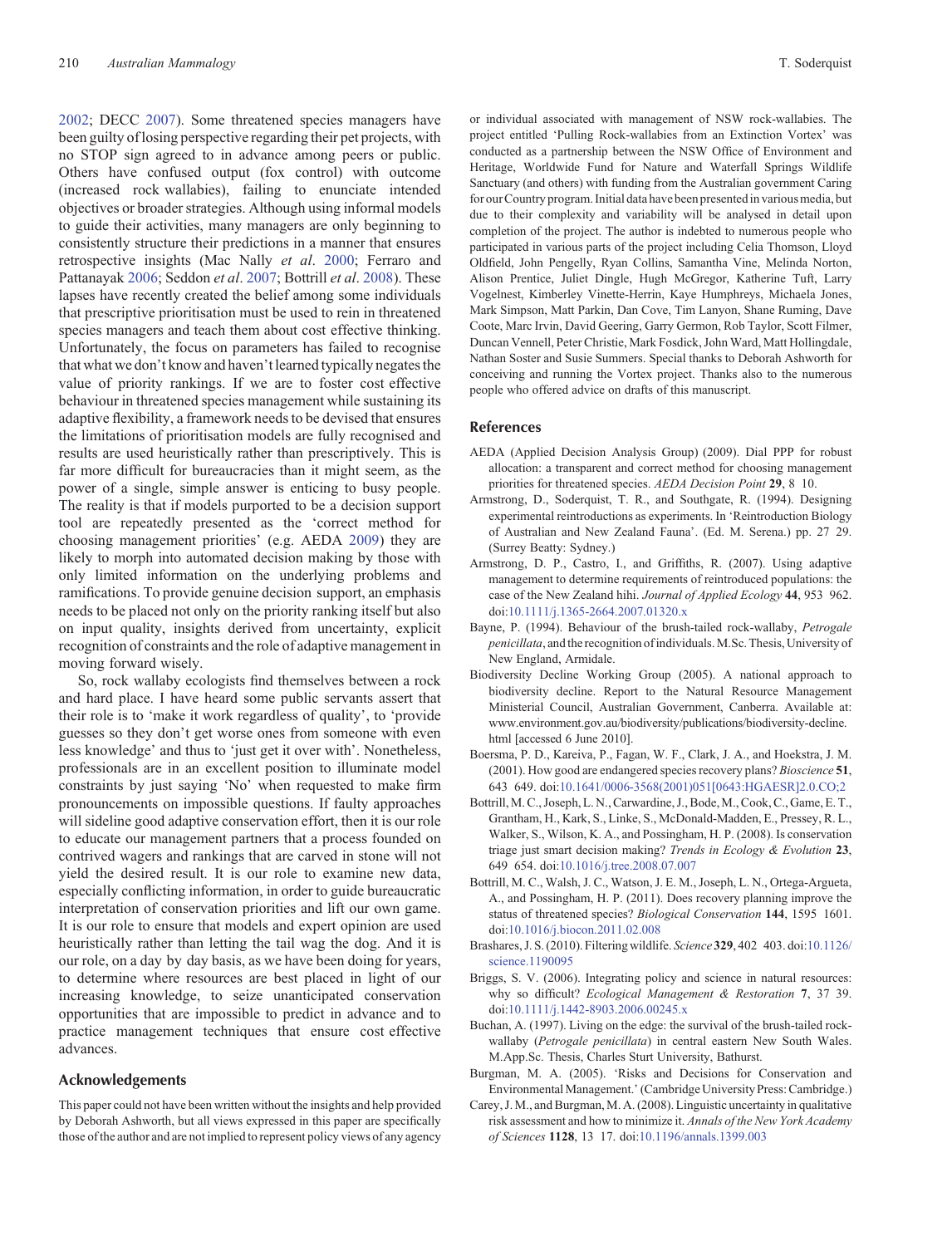- <span id="page-9-0"></span>Carwardine, J., O'Connor, T., Legge, S., Mackey, B., Possingham, H. P., and Martin, T. G. (2011). Priority threat management to protect Kimberley wildlife. CSIRO Ecosystem Sciences, Brisbane.
- Chauvenet, A. L., Baxter, P. W., McDonald-Madden, E., and Possingham, H. P. (2010). Optimal allocation of conservation effort among subpopulations of a threatened species: how important is patch quality? *Ecological Applications* **20**, 789 797. doi:10.1890/08-1749.1
- Churchill, S. (1997). Habitat use, distribution and conservation status of the nabarlek, *Petrogale concinna*, and sympatric rock-dwelling mammals, in the Northern Territory. *Australian Mammalogy* **19**, 297 308.
- Cipollini, K. A.,Maruyama, A. L., and Zimmerman,C. L. (2005). Planning for restoration: a decision analysis approach to prioritization. *Restoration Ecology* **13**, 460 470. doi:10.1111/j.1526-100X.2005.00057.x
- Clements, R. G., Bradshaw, C. J. A., Brook, B. W., and Laurance, W. F. (2011). The SAFE index: using a threshold population target to measure relative species threat. *Frontiers in Ecology and the Environment* doi:10.1890/100177. Available at: www.frontierecology.org [accessed 16 May 2011].
- Colyvan, M., Justus, J., and Regan, H. M. (2011). The conservation game. *Biological Conservation* **144**, 1246 1253. doi:10.1016/j.biocon.2010. 10.028
- Conroy, M. J., Runge, M. C., Nichols, J. D., Stodola, K. W., and Cooper, R. J. (2011). Conservation in the face of climate change: the roles of alternative models, monitoring, and adaptation in confronting and reducing uncertainty. *Biological Conservation* **144**, 1204 1213. doi:10.1016/ j.biocon.2010.10.019
- DECC (Department of Environment and Climate Change NSW) (2007). Introducing the NSW threatened species priorities action statement (PAS). DECC, Sydney.
- DECC (Department of Environment and Climate Change NSW) (2008). Recovery plan for the brush-tailed rock-wallaby (*Petrogale penicillata*). DECC, Sydney.
- DECCW (Department of Environment, Climate Change and Water NSW) (2010). Northern Rivers Regional Biodiversity Management Plan. DECCW, Sydney.
- DERM (Department of Environment and Resource Management) (2011). Back on track species prioritisation framework. DERM, Queensland. Available at: www.derm.qld.gov.au/wildlife-ecosystems/wildlife/back on track species prioritisation framework/index.html [accessed May 2011].
- DPIPWE (Tasmania Department of Primary Industries, Parks, Water and Environment) (2010). Prioritisation of threatened flora and fauna recovery actions for the Tasmanian NRM regions. DPIPWE, Nature conservation report 10/03, Hobart, Australia. Available at: www.dpiw. tas.gov.au/inter.nsf/Attachments/LJEM-87Y7U4?open [accessed 8 December 2010].
- DSE (Department of Sustainability and Environment) (2008). Reintroduction plan for the release of brush-tailed rock-wallabies (*Petrogale penicillata*) into Moora Moora Creek, Grampians National Park, Victoria. DSE, Melbourne.
- Eldridge,M. D. B., King, J. M., Loupis, A. K., Spencer, P. B. S., Taylor, A. C., Pope, L. C., and Hall, B. P. (1999). Unprecedented low levels of genetic variation and inbreeding depression in an island population of the blackfooted rock-wallaby. *Conservation Biology* **13**, 531 541. doi:10.1046/ j.1523-1739.1999.98115.x
- Eldridge, M. D. B., Browning, T. L., and Close, R. L. (2001). Provenance of a New Zealand brush-tailed rock-wallaby population determined by mitochondrial DNA sequence analysis. *Molecular Ecology* **10**, 2561 2567. doi:10.1046/j.1365-294X.2001.01382.x
- Eldridge, M. D. B., Rummery, C., Bray, C., Zenger, K. R., Browning, T. L., and Close, R. L. (2004). Genetic analysis of a population crash in brush-tailed rock-wallabies (*Petrogale penicillata*) from Jenolan Caves, south-eastern Australia. *Wildlife Research* **31**, 229 240. doi:10.1071/ WR03030
- Ferraro, P. J., and Pattanayak, S. K. (2006). Money for nothing? A call for empirical evaluation of biodiversity conservation investments. *Public Library of Science* **4**, 482 488.
- Freudenburg, W. R. (1999). Tools for understanding the socioeconomic and political settings for environmental decision making. In 'Tools to Aid Environmental Decision Making'. (Eds V. H. Dale and M. R. English.) pp. 94 125. (Springer: New York.)
- Gillespie, G. R., Scroggie,M. P., Roberts, J. D., Cogger, H. G., Mahony, M. J., and McDonald, K. R. (2011). The influence of uncertainty on conservation assessments: Australian frogs as a case study. *Biological Conservation* **144**, 1516 1525. doi:10.1016/j.biocon.2010.10.031
- Greentree, C., Saunders, G. R., McLeod, L., and Hone, J. (2000). Lamb predation and control of foxes in south-eastern Australia. *Journal of Applied Ecology* **37**, 935 943. doi:10.1046/j.1365-2664.2000.00530.x
- Greyling, T., and Bennett, J. (2011). Protecting the booroolong frog in the Namoi catchment: a cost benefit analysis. Environmental Economics Research Hub Report No. 101. Available at: www.crawford.anu.edu.au/ research units/eerh/pdf/EERH RR101.pdf [accessed 20 July 2011].
- Groom, C. (2010). Justification for continued conservation efforts following the delisting of a threatened species: a case study of the woylie, *Bettongia penicillata ogilbyi* (Marsupialia: Potoroidae). *Wildlife Research* **37**, 183 193. doi:10.1071/WR09129
- Hammond, K. R., Connolly, T., and Arkes, H. R. (2000). 'Judgment and Decision Making: an Interdisciplinary Reader.' (Cambridge University Press: Cambridge.)
- Hazlitt, S. L., Eldridge, M. D. B., and Goldizen, A. W. (2004). Fine-scale spatial genetic correlation analyses reveal strong female philopatry within a brush-tailed rock-wallaby colony in southeast Queensland. *Molecular Ecology* **13**, 3621 3632. doi:10.1111/j.1365-294X.2004.02342.x
- Hazlitt, S. L., Goldizen, A. W., and Eldridge, M. D. B. (2006*a*). Significant patterns of population genetic structure and limited gene flow in a threatened macropodid marsupial despite continuous habitat in southeast Queensland, Australia. *Conservation Genetics* **7**, 675 689. doi:10.1007/ s10592-005-9101-x
- Hazlitt, S. L., Sigg, D. P., Eldridge, M. D. B., and Goldizen, A. W. (2006*b*). Restricted mating dispersal and strong breeding group structure in a midsized marsupial mammal (*Petrogale penicillata*). *Molecular Ecology* **15**, 2997 3007. doi:10.1111/j.1365-294X.2006.02985.x
- Hazlitt, S. L., Eldridge, M. D. B., and Goldizen, A. W. (2010). Strong matrilineal structuring in the brush-tailed rock-wallaby confirmed by spatial patterns of mitochondrial DNA. In 'Macropods: the Biology of Kangaroos, Wallabies and Rat-kangaroos'. (Eds G. Coulson and M. D. B. Eldridge.) pp. 87 95. (CSIRO Publishing: Melbourne.)
- Hobbs, R. (2009). Looking for the silver lining: making the most of failure. *Restoration Ecology* **17**, 1 3. doi:10.1111/j.1526-100X.2008.00505.x
- Howes, A. L., Maron, M., and McAlpine, C. A. (2010). Bayesian networks and adaptive management of wildlife habitat. *Conservation Biology* **24**, 974 983. doi:10.1111/j.1523-1739.2010.01451.x
- IUCN (2010). Guidelines for using the IUCN Red List Categories and Criteria, Version 8.1. Standards and Petitions Subcommittee. Available at: http:// intranet.iucn.org/webfiles/doc/SSC/RedList/RedListGuidelines.pdf [accessed 8 December 2010].
- Jarman, P. J., and Bayne, P. (1997). Behavioural ecology of *Petrogale penicillata* in relation to conservation. *Australian Mammalogy* **19**, 219 228.
- Joseph, L. N., Maloney, R. F., O'Connor, S. M., Cromarty, P., Jansen, P., Stephens, T., and Possingham, H. P. (2008). Improving methods for allocating resources among threatened species: the case for a new national approach in New Zealand. *Pacific Conservation Biology* **3**, 154 158.
- Joseph, L. N., Maloney, R. F., and Possingham, H. P. (2009*a*). Optimal allocation of resources among threatened species: a project prioritization protocol. *Conservation Biology* **23**, 328 338. doi:10.1111/j.1523- 1739.2008.01124.x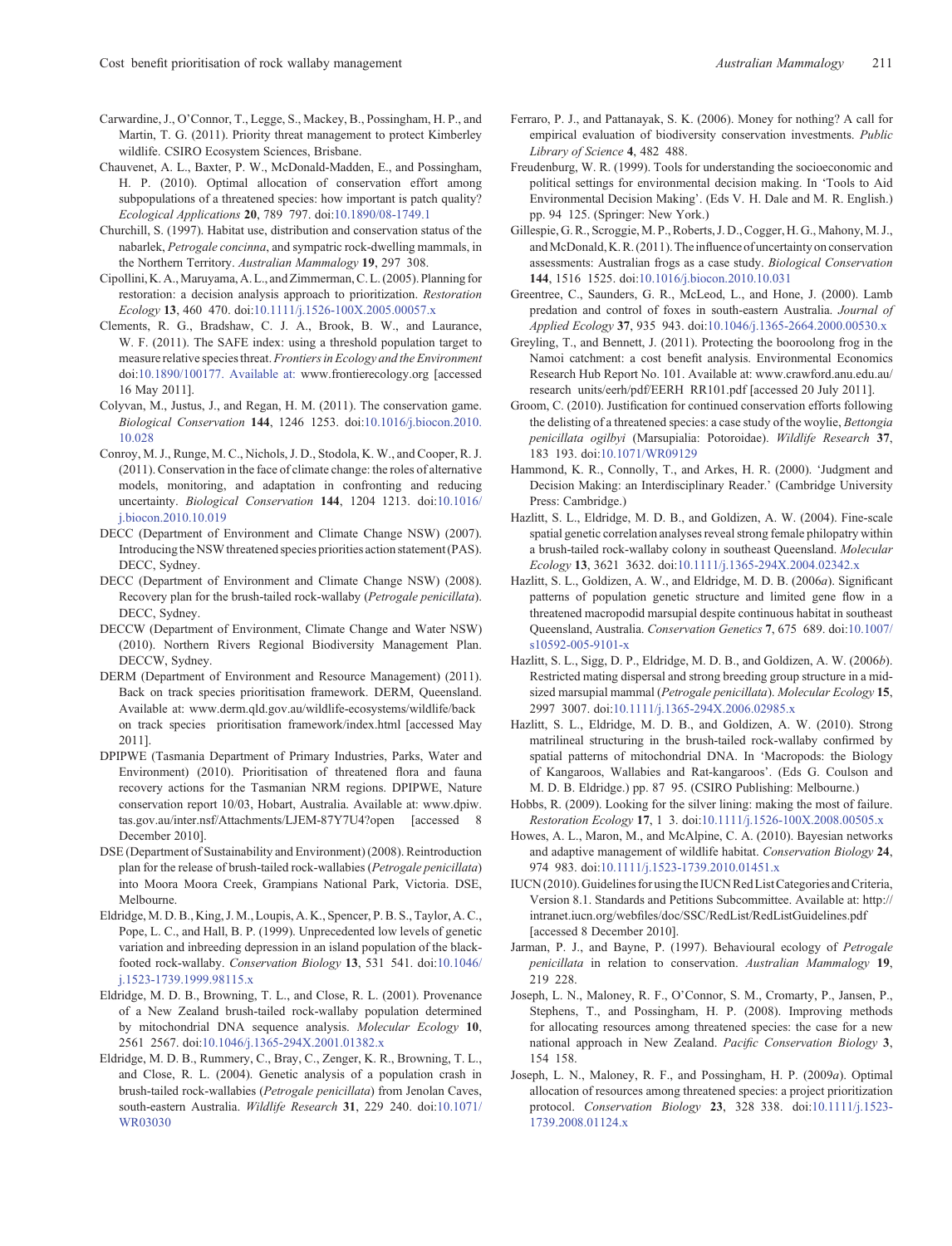- <span id="page-10-0"></span>Joseph, L. N., Watson, J. E. M., and Possingham, H. P. (2009*b*). The New South Wales priorities action statement and opportunities for maximizing return on investment for conservation. *Ecological Management & Restoration* **10**, S143 S144. doi:10.1111/j.1442-8903.2009.00466.x
- Keene, M., and Pullin, A. S. (2011). Realizing an effectiveness revolution in environmental management. *Journal of Environmental Management* **92**, 2130 2135. doi:10.1016/j.jenvman.2011.03.035
- Keith, D. A., Akcakaya, H. R., Thuiller, W., Midgley, G. F., Pearson, R. G., Phillips, S. J., Regan, H. M., Araujo, M. B., and Rebelo, T. G. (2008). Predicting extinction risks under climate change: coupling stochastic population models with dynamic bioclimatic habitat models. *Biology Letters* **4**, 560 563. doi:10.1098/rsbl.2008.0049
- Keith, D. A., Martin, T. G., McDonald-Madden, E., and Walters, C. (2011). Uncertainty and adaptive management for biodiversity conservation. *Biological Conservation* **144**, 1175 1178. doi:10.1016/j.biocon.2010. 11.022
- Kinnear, J. E., Onus, M. L., and Bromilow, R. N. (1988). Fox control and rockwallaby population dynamics. *Australian Wildlife Research* **15**, 435 450. doi:10.1071/WR9880435
- Kinnear, J. E., Krebs,C. J., Pentland,C., Orell, P., Holme,C., and Karvinen,R. (2010). Predator-baiting experiments for the conservation of rockwallabies in Western Australia: a 25-year review with recent advances. *Wildlife Research* **37**, 57 67. doi:10.1071/WR09046
- Kruger, J., and Dunning, D. (1999). Unskilled and unaware of it: how difficulties in recognizing one's own incompetence lead to inflated self-assessments. *Journal of Personality and Social Psychology* **77**, 1121 1134. doi:10.1037/0022-3514.77.6.1121
- Kutzner, A., and Dodd, S. (1996). Ground survey and monitoring system implementation for the brush-tailed rock-wallaby (*Petrogale penicillata*) 'Gelengarry' colony, Kangaroo Valley, NSW. A report prepared for the NSW National Parks and Wildlife Service. NSW National Parks and Wildlife Service, Nowra.
- Lapidge, S. J. (2000). Dietary adaptation of reintroduced yellow-footed rockwallabies, *Petrogale xanthopus xanthopus*(Marsupialia: Macropodidae), in the northern Flinders Ranges, South Australia. *Wildlife Research* **27**, 195 201. doi:10.1071/WR97124
- Lapidge, S. J. (2001). Reintroduction biology of yellow-footed rock-wallabies (*Petrogale xanthopus celeris* and *P. x. xanthopus*. Ph.D. Thesis, University of Sydney.
- Lunney, D., Law, B., and Rummery, C. (1997). An ecological interpretation of the historical decline of the brush-tailed rock-wallaby *P. penicillata* in New South Wales. *Australian Mammalogy* **19**, 281 296.
- Mac Nally, R., Bennett, A. F., and Horrocks, H. (2000). Forecasting the impacts of habitat fragmentation. Evaluation of species-specific predictions of the impact of habitat fragmentation on birds in the box ironbark forests of central Victoria, Australia. *Biological Conservation* **95**, 7 29. doi:10.1016/S0006-3207(00)00017-3
- Maguire, L. A. (1986). Using decision analysis to manage endangered species populations. *Journal of Environmental Management* **22**, 345 360.
- Marsh, H., Dennis, A., Hines, H., Kutt, A., McDonald, K., Weber, E., Williams, S., and Winter, J. (2007). Optimizing allocation of management resources for wildlife. *Conservation Biology* **21**, 387 399. doi:10.1111/ j.1523-1739.2006.00589.x
- McCarthy, M. A., Thompson, C. J., and Garnett, S. T. (2008). Optimal investment in conservation of species. *Journal of Applied Ecology* **45**, 1428 1435. doi:10.1111/j.1365-2664.2008.01521.x
- McDonald-Madden, E., Baxter, P. W. J., and Possingham, H. P. (2008). Subpopulation triage: how to allocate conservation effort among populations. *Conservation Biology* **22**, 656 665. doi:10.1111/j.1523- 1739.2008.00918.x
- McDonald-Madden, E., Probert, W. J. M., Hauser, C. E., Runge, M. C., Possingham, H. P., Jones, M. E., Moore, J. L., Rout, T. M., Vesk, P. A., and Wintle, B. A. (2010). Active adaptive conservation of threatened species in the face of uncertainty. *Ecological Applications* **20**, 1476 1489. doi:10.1890/09-0647.1
- McDonald-Madden, E., Chadès, I., McCarthy, M. A., Linkie, M., and Possingham, H. P. (2011). Allocating conservation resources between areas where persistence of a species is uncertain. *Ecological Applications* **21**, 844 858. doi:10.1890/09-2075.1
- Miller, J. K., Scott, M., Miller, C. R., and Waits, L. P. (2002). The Endangered Species Act: dollars and sense? *Bioscience* **52**, 163 168. doi:10.1641/ 0006-3568(2002)052[0163:TESADA]2.0.CO;2
- Moritz, C. (1994). Defining evolutionary significant units for conservation. *Trends in Ecology & Evolution* **9**, 373 375. doi:10.1016/0169-5347(94) 90057-4
- Murray, J. V., Low-Choy, S. J., McAlpine, C., Possingham, H. P., and Goldizen, A. W. (2008). The importance of ecological scale for wildlife conservation in naturally fragmented environments: a case study of the brush-tailed rock-wallaby (*Petrogale penicillata*). *Biological Conservation* **141**, 7 22. doi:10.1016/j.biocon.2007.07.020
- Murray, J. V., Goldizen, A. W., O'Leary, R. A., McAlpine, C. A., Possingham, H. P., and Choy, S. L. (2009). How useful is expert opinion for predicting the distribution of a species within and beyond the region of expertise? A case study using brush-tailed rock-wallabies *Petrogale penicillata. Journal of Applied Ecology* **46**, 842 851. doi:10.1111/j.1365- 2664.2009.01671.x
- Murray, J. V., Low Choy, S. J., McAlpine, C., Possingham, H. P., and Goldizen, A. W. (2011). Evaluating model transferability for a threatened species to adjacent areas: implications for rock-wallaby conservation. *Austral Ecology* **36**, 76 89. doi:10.1111/j.1442-9993.2010.02122.x
- Naidoo, R., Balmford, A., Ferraro, P. J., Polasky, S., Ricketts, T. H., and Rouget, M. (2006). Integrating economic costs into conservation planning. *Trends in Ecology & Evolution* **21**, 681 687. doi:10.1016/ j.tree.2006.10.003
- Nicholson, E., and Possingham, H. P. (2007). Making conservation decisions under uncertainty for the persistence of multiple species. *Ecological Applications* **17**, 251 265. doi:10.1890/1051-0761(2007)017[0251: MCDUUF]2.0.CO;2
- NPWS (National Parks and Wildlife Service, NSW) (2003). Warrumbungle brush-tailed rock-wallaby endangered population recovery plan. NPWS, Hurstville.
- Piggott, M. P., Banks, S. C., and Taylor, A. C. (2006). Population structure of brush-tailed rock-wallaby (*Petrogale penicillata*) colonies inferred from analysis of faecal DNA. *Molecular Ecology* **15**, 93 105. doi:10.1111/ j.1365-294X.2005.02784.x
- Possingham, H. P., and Shea, K. (1999). The business of biodiversity. *Australian Zoologist* **31**, 3 5.
- Possingham, H. P., Andelman, S. J., Burgman, M. A., Medellin, R. A., Master, L. L., and Keith, D. A. (2002). Limits to the use of threatened species lists. *Trends in Ecology & Evolution* **17**, 503 507. doi:10.1016/S0169-5347 (02)02614-9
- Pressey, R. L., and Taffs, K. H. (2001). Scheduling conservation action in production landscapes: priority areas in western New South Wales defined by irreplaceability and vulnerability to vegetation loss. *Biological Conservation* **100**, 355 376. doi:10.1016/S0006-3207(01)00039-8
- Regan, H. M., Ben-Haim, Y., Langford, B., Wilson, W. G., Lundberg, P., Andelman, S. J., and Burgman, M. A. (2005). Robust decision-making under severe uncertainty for conservation management. *Ecological Applications* **15**, 1471 1477. doi:10.1890/03-5419
- Restani,M., and Marzluff, J. M. (2002). Funding extinction? Biological needs and political realities in the allocation of resources to endangered species recovery. *Bioscience* **52**, 169 177. doi:10.1641/0006-3568(2002)052 [0169:FEBNAP]2.0.CO;2
- Rumpff, L., Duncan, D. H., Vesk, P. A., Keith, D. A., and Wintle, B. A. (2011). State-and-transition modelling for adaptive management of native woodlands. *Biological Conservation* **144**, 1224 1236. doi:10.1016/ j.biocon.2010.10.026
- Seddon, P. J., Armstrong, D. P., and Maloney, R. F. (2007). Developing the science of reintroduction biology. *Conservation Biology* **21**, 303 312. doi:10.1111/j.1523-1739.2006.00627.x